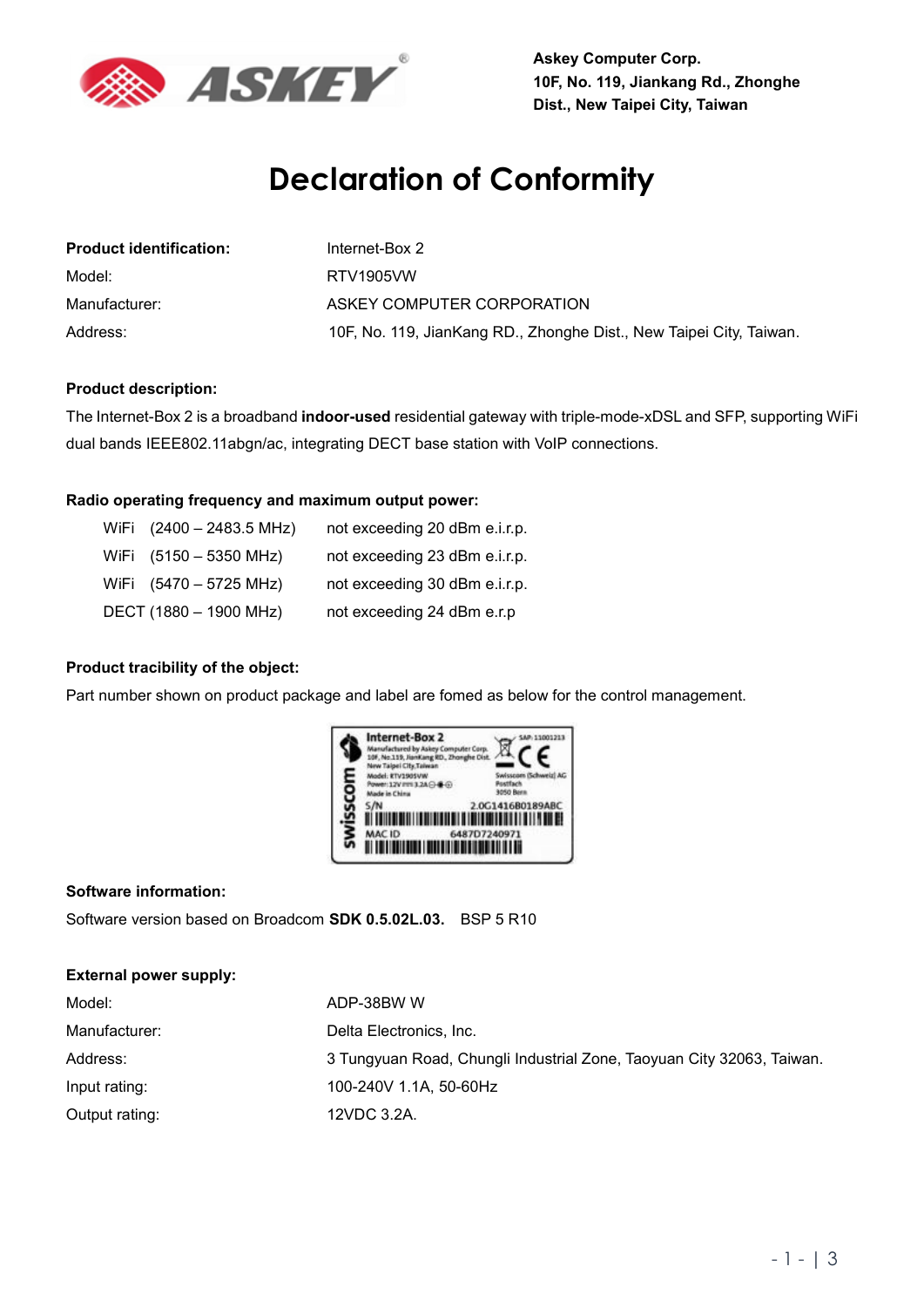

The product herewith complies with the following Directives,

| Directive 2014/53/EU         | Radio Equipment Directive                                               |
|------------------------------|-------------------------------------------------------------------------|
|                              | Safety and health aspects:                                              |
|                              | EN 50385: 2017                                                          |
|                              | EN 60950-1: 2006 + A11: 2009 + A1: 2010 + A12: 2011+ A2: 2013           |
|                              | EN 62368-1 :2014 + AC :2015 + A11 :2017 + AC :2017 and/or               |
|                              | IEC 62368-1 :2014/COR1 :2015/COR2 :2015                                 |
|                              | <b>EMC aspects:</b>                                                     |
|                              | EN 301 489 -1 V2.1.1                                                    |
|                              | EN 301 489 -6 V2.1.1                                                    |
|                              | EN 301 489 - 17 V3.1.1                                                  |
|                              | EN 55032: 2012/AC:2013, EN 55032: 2015/AC:2016                          |
|                              | EN 55024: 2010                                                          |
|                              | <b>RF</b> aspects:                                                      |
|                              | EN 300 328<br>V2.2.2                                                    |
|                              | EN 301 893 V2.1.1                                                       |
|                              | EN 301 406<br>V2.2.2                                                    |
|                              | CONFORMITY ASSESSMENT MODULE A (Annex II of RED)                        |
| <b>Directive 2009/125/EC</b> | <b>Energy related Products (ErP)</b>                                    |
|                              | (EC) 1275/2008 and (EU) No 801/2013 - Eco-design requirements for       |
|                              | standby and off mode, and networked standby, electric power consumption |
|                              | of electrical and electronic household and office equipments            |
|                              | EN50564: 2011                                                           |
|                              | External power supply used is compliant with the Commission Regulation  |
|                              | (EU) 2019/1782 - 1 October 2019 laying down eco-design requirements for |
|                              | external power supplies.                                                |
| Directive 2011/65/EU         | Restriction of the use of certain hazardous substances (RoHS)           |
|                              | EN 50581: 2012                                                          |
| Directive 2012/19/EU         | Waste electrical and electronic equipment (WEEE)                        |
|                              | Regulation (EC) No 1907/2006 Chemical substance (REACH)                 |
|                              |                                                                         |